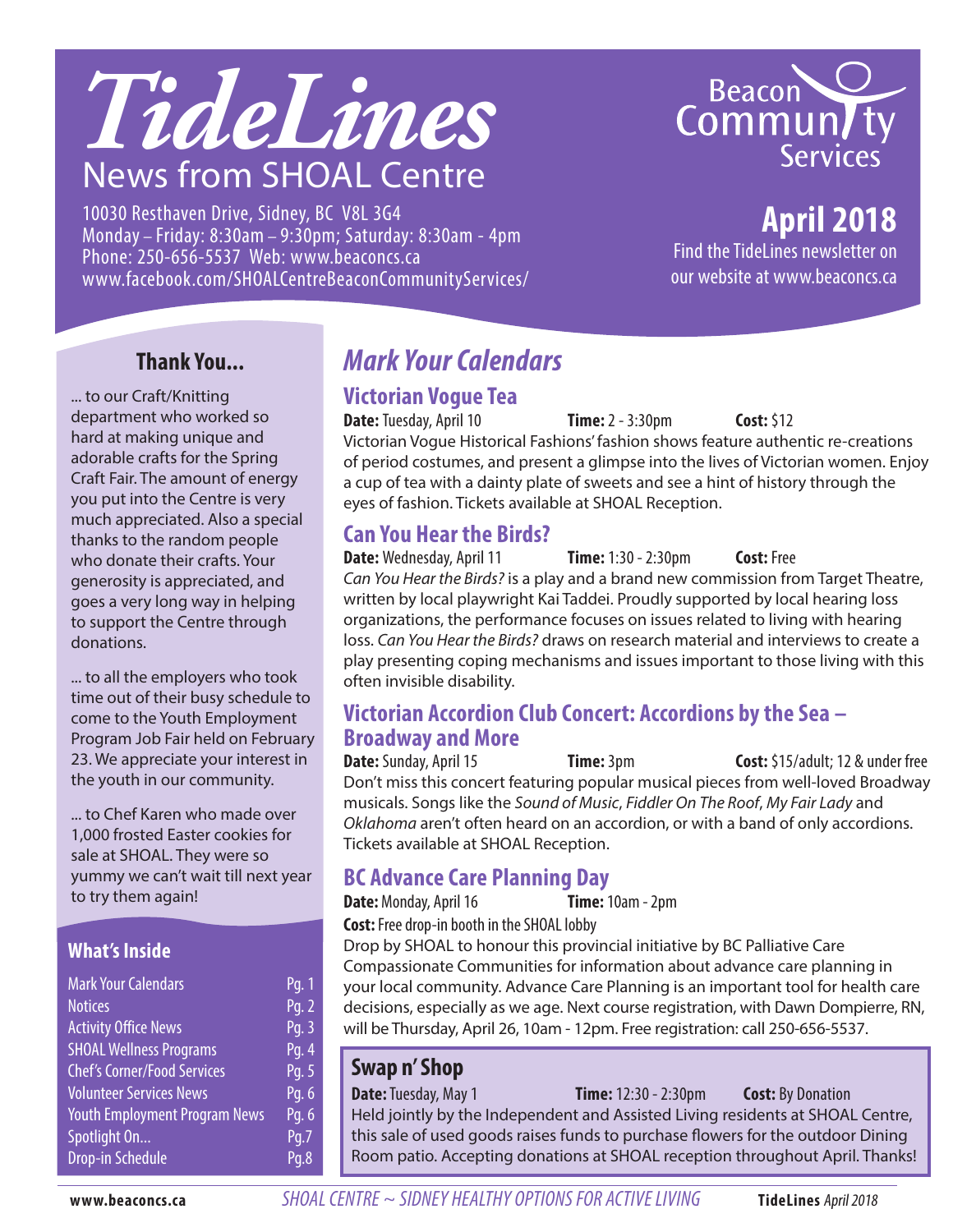

# *From the Director's Desk*

**Glenys Cavers, Director of Thrift Shops and SHOAL Centre**  *Beacon Community Services*

Phone: 250-656-5537 ext. 102 E-mail: gcavers@beaconcs.ca

April is a very important month for Beacon Community Services as we celebrate our fantastic volunteers. We now have over 550 volunteers who give of their time and talents to help their fellow community members. I thought that I would share a few interesting statistics about our volunteers: 36 are over 85; 196 are under 19 through the Youth Employment Program; 426 are women and 128 are men; 252 volunteers have been with Beacon for over 5 years and 20 have been with Beacon for over 20 years!

We look forward to thanking and celebrating our Beacon volunteers at our annual Volunteer Appreciation Luncheon on Friday April 20! Our community is better for all that you do to help people and improve lives every day. Thank you volunteers!!!

*Notices*

#### **Alzheimer Society of BC**

The Alzheimer Society will be at SHOAL Centre this month to offer the Getting To Know Dementia and Shaping the Journey programs. Both free programs offer valuable training for those facing these challenges in life.

#### **Getting to Know Dementia**

**Date:** Thursday, April 5 **Time:** 1:30 - 4pm **Cost:** Free This introductory session reviews basic information about Alzheimer's disease and other dementias and the impact of receiving a diagnosis. Participants will learn about the different types of support available throughout the dementia journey, including an introduction to programs and services offered by the Alzheimer Society of BC. This session is only intended for people experiencing early symptoms of dementia, as well as family members or friends who have recently begun supporting a person with dementia. Getting to Know Dementia is not a prerequisite to Shaping the Journey.

#### **Shaping the Journey**

**Date:** Thursdays, April 19 - May 24 **Time:** 10am - 12pm **Cost:** Free A six-session education series for people with early symptoms of dementia and their care partners to explore the journey ahead in a positive, informative and supportive environment. Participants will learn about dementia, explore strategies for coping with changes and maximizing quality of life, review information on planning for the future, and meet others who are going through similar experiences.

#### **Beacon Community Services Scholarships**

Each year, Beacon offers up to 4 scholarships of up to \$1,500 each to graduating students from school districts 61, 62, 63 or 64 who demonstrate exemplary volunteerism/community service or leadership. If you know a deserving youth, encourage them to apply! The application deadline is end of day May 1, 2018. Please send applications to: Christina Rossano, Scholarship Applications, Beacon Community Services, 2723 Quadra St, Victoria, BC, V8T 4E5, or by email to crossano@beaconcs.ca (include Beacon Scholarships and your school district number in the email subject line). More application information is on Beacon's website: **beaconcs.ca/services-programs/children-youth-families/youth-family-services/**.

#### **The Gym with Savin Elite Training**

Chad Savin offers personal and group training, fitness assessments, Pilates classes and specialized group programs in the Gym at SHOAL. Call Chad directly at 1-250-895-1838 for more information and to book an appointment with him.

**SHOAL Activity Centre Annual Membership •** \$50 per year (approx. 14¢ / day!) • Memberships are non-refundable

- Reduced rates on drop-in programs and registered classes A 10% discount on facility rentals
- Includes a Beacon Community Services membership Use of free wireless internet
- 
- 
- 
- Free seminars and workshops  **A** free coffee and scone or cookie on your birthday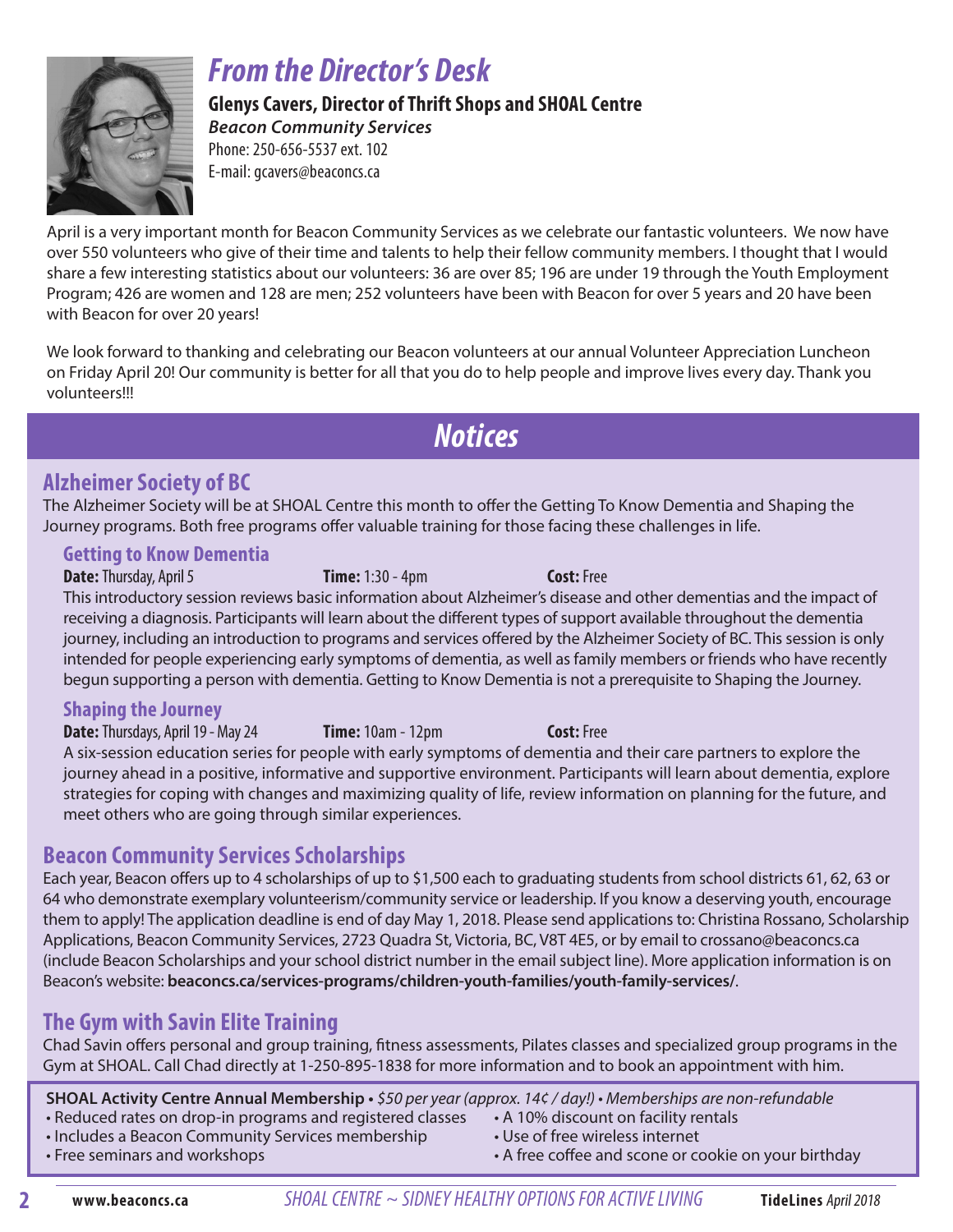# *News from the Activity Office*



#### **Jennifer Van Es, Activities and Rental Coordinator**

Phone: 250-656-5537 ext. 117 E-mail: jvanes@beaconcs.ca

#### *Call to Register for these Courses*

#### **Balance Booster**

**Date:** Tuesdays/Thursdays, April 3 - May 10 (12 sessions) **Time:** 10:15 - 11:15 am **Cost:** \$110.00 A specially designed Fall Prevention Program. Space is limited and class fills up fast!

#### **Chair Yoga (Co-Ed)**

**Date:** Fridays, ongoing; *no class April 20* **Time:** 12:30 - 1:30 pm **Cost:** \$12 Drop-in Instructor Kathleen Fournier leads these gentle yoga classes for both men and women.

#### **Retrofit Chair Yoga**

**Date:** Mondays, April 9 - 30 (4 sessions) **Time:** 1:30 - 2:30pm **Cost:** \$50.40; \$15.75 Drop-in This class offers 50s/60s music with low impact movement, yoga and stretch and strengthen with weights.

#### **Meditation**

**Date:** Mondays, ongoing; *no class April 2, Easter Monday* **Time:** 6:30 -7:45pm **Cost:** \$54; \$10.50 Drop-in This class, suitable for everyone, will focus on meditation and Buddhist teachings to help create a more peaceful mind.

#### **Tai Chi Qi Gong**

**Date:** Tuesdays, April 10 - May 15 (6 sessions) **Time:** 10 - 11am **Cost:** \$70.00; \$12 Drop-in Experienced Shiatsu Therapist and Qi Gong teacher, Brenda Davie, teaches 18 easy-to-follow Qi Gong movements.

#### **Therapeutic Yoga**

**Date:** Tuesdays, April 3 - 24 (4 sessions) **Time:** 1:30 - 2:30pm **Cost:** \$50.40; \$15.75 Drop-in This class uses the chair and small weights, to help improve balance, strength and flexibility.

#### **Arts & Alzheimer's**

**Date:** Wednesdays, April 11 - June 13

**Time:** 1:30 - 3:30pm **Cost:** \$100(10 sessions); \$15 Drop-in A powerful art and music program for seniors with dementia living at home with their caregivers. Provides respite, encourages stimulation, fights isolation and loneliness. Space is limited.

#### **Well Balanced Beginner Flow Yoga**

**Date:** Thursdays, April 5 - 26 (4 sessions) **Time:** 9:30 - 10:30 am **Cost:** \$50.40; \$15.75 Drop-in *or* **Date:** Saturdays, April 7 - 28; 9 - 10am (4 sessions) **Time:** 9 - 10 am **Cost:** \$50.40; \$15.75 Drop-in Sally Walker instructs this Hatha flow class.

#### *Drop-Ins to Note*

#### **Saturday Sing-a-Long**

**Date:** Saturdays **Time:** 2 - 3 pm **Cost:** Members - Free; Non-members - \$3.50

#### **Ukulele Jam**

**Date: Thursdays <b>Time:** 9:30 - 11am **Cost:** Members - \$2; Non-members - \$3.50

#### **Come Listen to Music**

**The Splinters:** Tuesday, April 3, 2-3pm **Victoria Accordion Club:** Sunday, April 8, 2:30pm **Mendelssohn Choir:** Mondays, 6:30 - 9pm **Sidney Wednesday Night Accoustical Jam:** Wednesdays, 7 - 9:45pm

#### **Movie Nights**

**Date:** Friday, April 6: "A Mighty Heart" Friday, April 20: "The Greatest Game" **Time:** 7pm **Cost:** Members - Free; Non-members - \$2

#### **Computer Clubs** *(By Appointment Only)*

**Friday**, computers & tablets **Time:** 1 - 3pm **Tuesday**, Apple products only **Time:** 10:45am - 12:45pm **Cost:** Members - \$2; Non-members - \$3.50

#### *Health and Wellness Seminars*

#### **Brain Power Workshops**

**Date:** Friday, April 6, 13 & 20 **Time:** 10:30am - 12pm **Cost:** \$12 each; Facilitated by Marilynne Gray M.A., M. Ed. **Friday, April 6** – Eating Style & dietary habits **Friday, April 13** – Rewiring to banish inner critic/Self Doubt **Friday April 20** – Coping with Anger/Developing Self Control

#### **Holistic Nutrition Discussion**

**Date:** Wednesday, April 4 **Time:** 1:30 - 3pm **Cost:** Members - Free; Non-members - \$3.50 Learn the foods that do or don't go together for good digestion and what the results are of poor food combining.

#### **NexGen Hearing Screenings**

**Date:** Wednesday, April 4 **Time:** 1 - 3pm **Cost:** Free If you would like a free hearing check, have questions about your hearing aids or want to get your hearing aid cleaned to prolong the life of your hearing aid call 250-656- 5537 to book an appointment.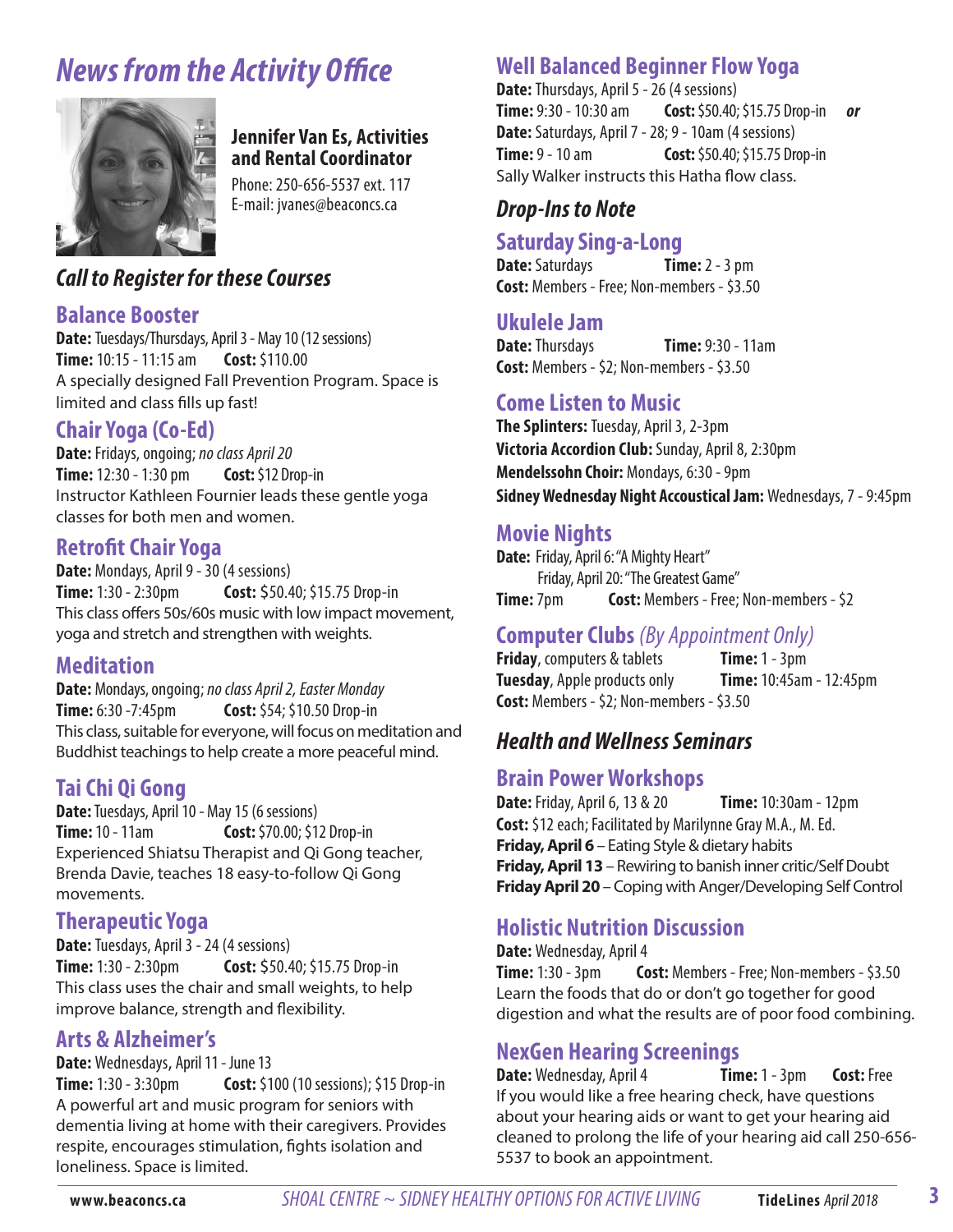# **Profile: The Splinters**

As part of our celebrations during National Volunteer Week, April 15 to 21, we would like to acknowledge the wonderful volunteers at SHOAL that help to make this a great place to be. Volunteers not only bring their time, but their incredible talents to share with us, and for that we are grateful. This month, we are featuring some of our musically talented volunteers who get our toes tappin' and fingers snappin' when they offer to entertain us here at SHOAL Centre.

One group that comes to mind is The Splinters! This group "splintered" from our large Sidney Wednesday Night Acoustical Jam (SWNAJ). The Splinters, a 5-piece band based on the Saanich Peninsula, have been entertaining senior audiences for the past two years. Their lively mix of fiddle tunes and sing-along songs will brighten up any day. Join them for a trip down memory lane through their selection of songs from the 1920s to the 1960s.

They graciously donate their time to come play and sing and entertain us on the second\* Tuesday of the month from 2 - 3pm. Come by and check them out – you'll be glad you did!

\*Please note: in April they will be here the first Tuesday of the month, April 3.



# **The Splinters**

Tuesday, April 3 Tuesday, May 8 Tuesday, June 12

2 – 3pm

#### **Free – Everyone Welcome!**

*Do you have a musical talent you would like to share? We are looking for individuals or a group of individuals who*  would be willing to share with us their musical ability to help entertain during our new Seniors Lunch n' *Go Pilot Project*  at SHOAL. If you are interested call us at 250-656-5537 for more information.

And, if you'd like to jam with SWNAJ on Wednesdays nights, 7 - 9:45pm – come by! It's free!

### **SHOAL Wellness Programs**

**Be Well Clinic** checks blood pressure and glucose every Monday in Auditorium A, 1 - 2pm. Admission by donation.

**Better Breathers Program**, for those with breathing difficulties, is held the fourth Monday of each month in Auditorium B. The next meeting is Monday, April 23, 1:30 - 3pm. For information please call Kelly Ablog-Morrant at the BC Lung Association at 1-800-665-5864.

**Dementia Caregivers' Support Group** for those who are caring for someone with a diagnosis of Dementia or Alzheimer's, meets the 2nd Wednesday of the month, 1:30 - 3pm. The next meeting is Wednesday, April 11.

**Foot Care Clinic** by Soul to Sole with Glynis Miller, Thursday, April 5 and April 26. Call for booking – \$65 for a 45 minute appointment. Includes foot wash, nail cleaning, clipping, trimming, care for calluses and corns, and ending with a foot massage. Diabetic foot care is a speciality.

**White Cane Club**meets at SHOAL for those with vision impairment on the first Thursday of each month. The next meeting is Thursday, April 5, 2 - 3:30pm. The guest speaker will be Albert Ruel, National Equality Director, the Alliance of Equality of Blind Canadians.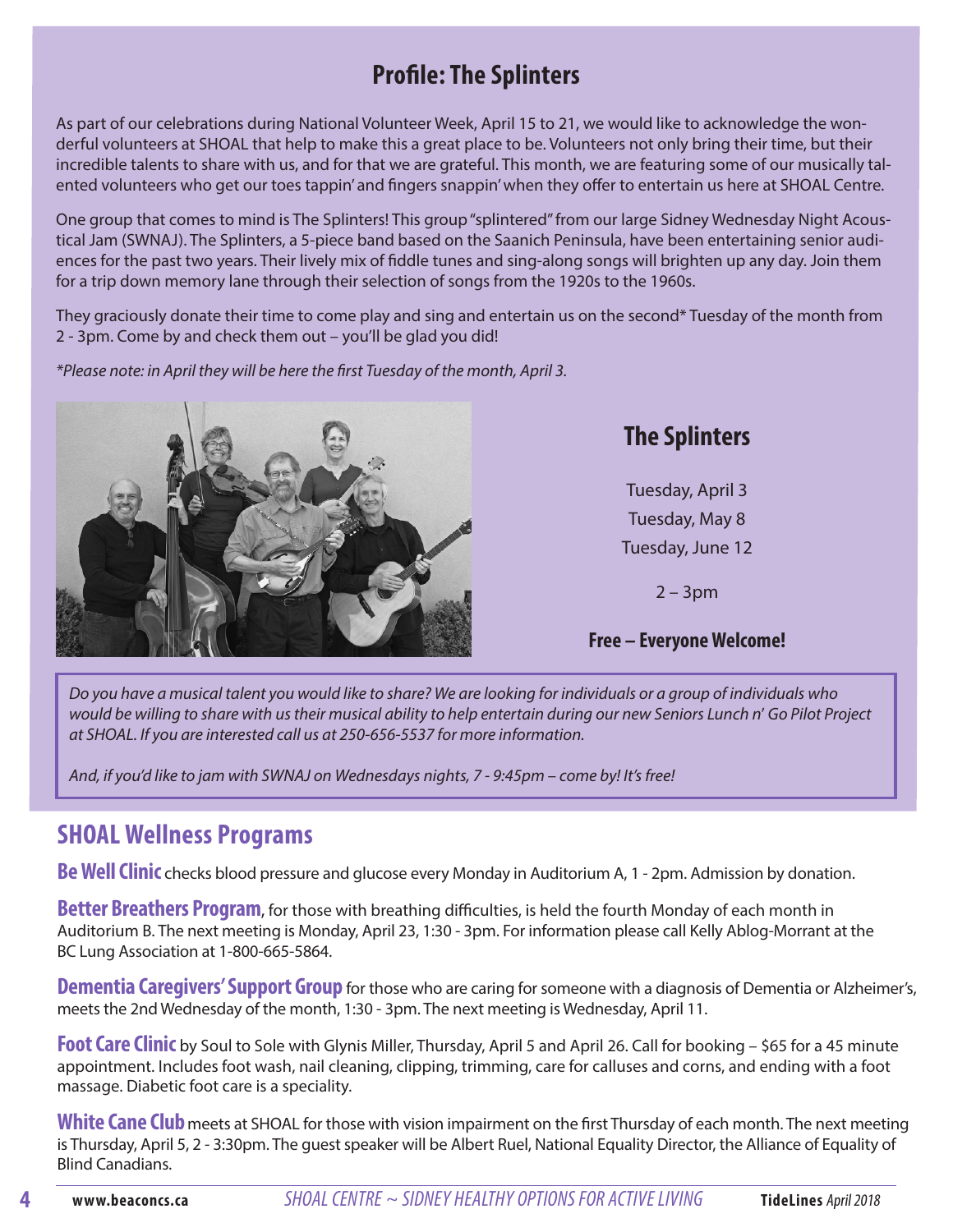

# *Chef 's Corner*

**Chef, Karen Taylor** Phone: 250-656-5537 ext. 107 E-mail: chef@beaconcs.ca

#### Happy spring!

It's such a pretty time of year – the weather is getting warmer and the nights are lighter. Flowers are blooming all around us. We are so lucky to be living in such a beautiful part of the world.

Now, with summer just around the corner, it's time to get out the BBQ! I am giving you an easy potato salad recipe to go with those delicious steaks you are going to BBQ.

#### **Dilled Spring Potato Salad**

- 2 pounds of new white potatoes
- 2 tablespoons apple cider vinegar

Salt and pepper

- ½ cup thinly sliced celery
- 2 tablespoons of freshly chopped dill (you can use dried)
- ½ cup sliced green onion
- 1 tablespoon Dijon mustard
- 1 cup sour cream
- 1 cup mayonnaise
- First cook potatoes in salted boiling water firm, not too over-cooked, then drain and let cool to the touch.
- Cut potatoes into cubes, sprinkle with apple cider vinegar, salt and pepper.
- Toss potatoes with celery, green onion, dill and mustard. Then add sour cream and mayonnaise.
- Refridgerate. (Note: you may need to add more mayonnaise after salad has been in the fridge.)

Depending on when you're reading this – with Easter seeming so early this year! – I hope you had a chance to celebrate with friends and family, neighbours and others special to you. Enjoy this beautiful season everyone!

- Chef Karen

# **SHOAL Activity Centre Members' Birthdays**

If you are a current SHOAL Activity Member, you can drop by on the day of your birthday to receive a gift certificate for a free hot beverage and a cookie or scone at the Tuck Shop. Come during the week preceding a Saturday or Sunday if you have a weekend birthday. We would love to acknowledge your special day!

## **Easter Sunday Dinner Sunday, April 1**

Roast Turkey (with gravy and cranberry sauce)

Herbed Vegetable Medley Creamy Mashed Potatoes

Strawberry Shortcake

**\$15**

Please call 250-656-5537 to make reservations. Sittings at 4:30 and 5:45pm.

*Tides* **at SHOAL Dining Room** is open seven days a week for lunch (12 - 1:30pm) and dinner (4:30 - 6pm). The public is welcome and reservations can be made by calling the main SHOAL number: 250-656-5537.

### **Dining Room Prices for Meals & Meal Cards**

|                | <b>Single Meal</b> | <b>Cards for 15 Meals</b><br>(save \$1 per meal) |
|----------------|--------------------|--------------------------------------------------|
| Senior Lunch*  | \$8                | \$105                                            |
| Senior Dinner* | I \$11             | \$150                                            |

#### **\*For Bigger Appetites: Lunch \$10; Dinner \$15**

All prices include tax, and gratuities are gratefully declined. Refund Policy: We regret that we are unable to issue refunds for meals remaining on unused cards.

#### **Cinnamon Buns**

**Date:** Friday, April 27 **Time:** All Day! **Cost:** \$1 each

Enjoy Chef Karen's freshly baked, delicious homemade cinnamon buns drizzled with icing. Available in the Tuck Shop on this day only! Stop by to get one before they're gone – and bring a friend!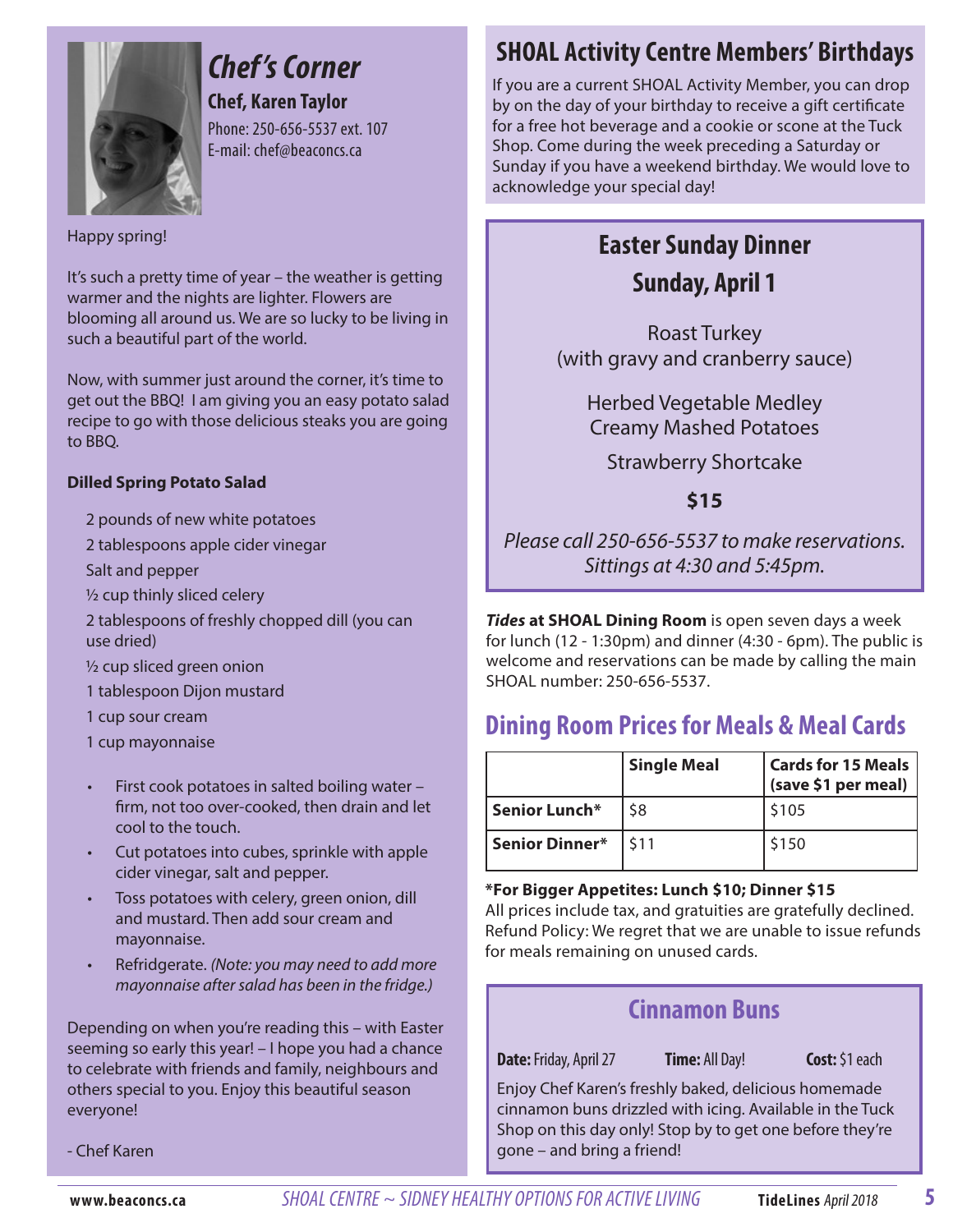

# *Volunteer & YEP News*

**Sara Lawton, Volunteer Services & YEP Coordinator** 

Phone: 250-656-5537 ext. 118 E-mail: slawton@beaconcs.ca

#### **Volunteer News**

*Help us Celebrate the Value of Volunteering: Building confidence, competence, connections and community*

Volunteering is often seen as a selfless act; a person gives their time, skills, experience, and passion to help others, without expecting anything in return. While volunteering is a form of service, many volunteers will tell you that "you get more than you give".

What is the value of volunteering to:

- a stay-at-home parent who volunteers in the office of a non-profit and learns to use new software in preparation to return to the paid workforce?
- a retiree who finds a new sense of belonging and community while volunteering?
- the student whose attendance, grades, confidence and social connections increase?

The magic of volunteering is that it creates social and economic value for all. This year during National Volunteer Week, from April 15 to 21, we will be celebrating the diverse value and far reaching impacts volunteering has each day and for generations to come. (these excerpts are taken from https://volunteer.ca/ )

Beacon Community Services is proud to be able to add value to volunteering by offering a variety of free training opportunities to our volunteers throughout the year. Some of the topics include; Active Listening, First Aid, 55 Alive drivers refresher, Dementia Friends and more. Are you interested in volunteering? Please visit **beaconcs.ca/join-our-team** for more information.

# **Welcome New Volunteers**

**Better at Home Grocery Shopping:** Adeline Topping **Advocacy:** Philip Schwartz **Brentwood House:** Heather Kwan **Family Services:** Margaret LeRoy, Barb Novak **Jeneece Place:** Lydia Guengerich **Thrift Shop Brentwood 2:** Vicki Champion **Thrift Shop Sidney 1:** Mary FitzZaland, Jean Male **Thrift Shop Sidney 3:** Kevis Hulbert **Thrift Shop Victoria 2:** May Matthey

#### **Deb Greenaway, Direct Volunteer Services Coordinator**

Phone: 250-656-5537 ext. 106 E-mail: dgreenaway@beaconcs.ca



**"Coffee's On"** Drop-in coffee morning for our Volunteer Drivers and Schedulers is on the first Tuesday of every month. Drop by the Lounge anytime between 10am and noon. The next date is **Tuesday, April 3.** Hope to see you there!

# **Better at Home Shopping Trips**

Our shopping trips have been a huge success. Over the 14 weeks since it's inception we have provided 162 shopping opportunities – that's over 560 hours of shopping! This month we are adding Mayfair Mall to our rotation. Please call the office 250-656-5537 if you would like to join us, spaces fill up fast!

Dates this month:

- Monday April 9 Mayfair Mall
- Monday April 16 Hillside Mall
- Monday April 23 Tillicum Mall
- Monday April 30 Uptown Shopping Centre

Meet at SHOAL at 11:45am. Please call SHOAL reception at 250-656-5537 to register in advance.

#### **It's Tax Season**

The end of this month marks the deadline for filing taxes – time to take advantage of this great free service we provide! To qualify, your income must be modest (single person, up to \$30,000; couple, up to \$40,000; one adult with one child, up to \$35,000; each additional dependent, \$2,500; and interest income less than \$1,000). Your tax situation must be simple. All tax clients are welcome, Monday to Friday, 9am - 12pm, and 1 - 4pm. No appointment necessary. Clients are served on a first come, first served basis.

### **Sidney Single Seniors 55+**

Are you 55 or older and single? The Sidney Single Seniors 55+ might be the perfect fit for you. There are numerous activities, including regular coffee meetings, bowling, ferry trips, morning walks, and picnics. Annual membership is \$20.

The next regular meeting will be Wednesday, April 18, at 2pm in Auditorium A, SHOAL Centre. Our guest speaker is Desiree Bulger from UVic's School of Environmental Studies, speking on "Fish Communities on BC Artificial Reefs". Our meal out will be at "Maple Palace".

For more information call Gillian Else at 250-656-3971.

**www.beaconcs.ca** *SHOAL CENTRE ~ SIDNEY HEALTHY OPTIONS FOR ACTIVE LIVING* **TideLines** April 2018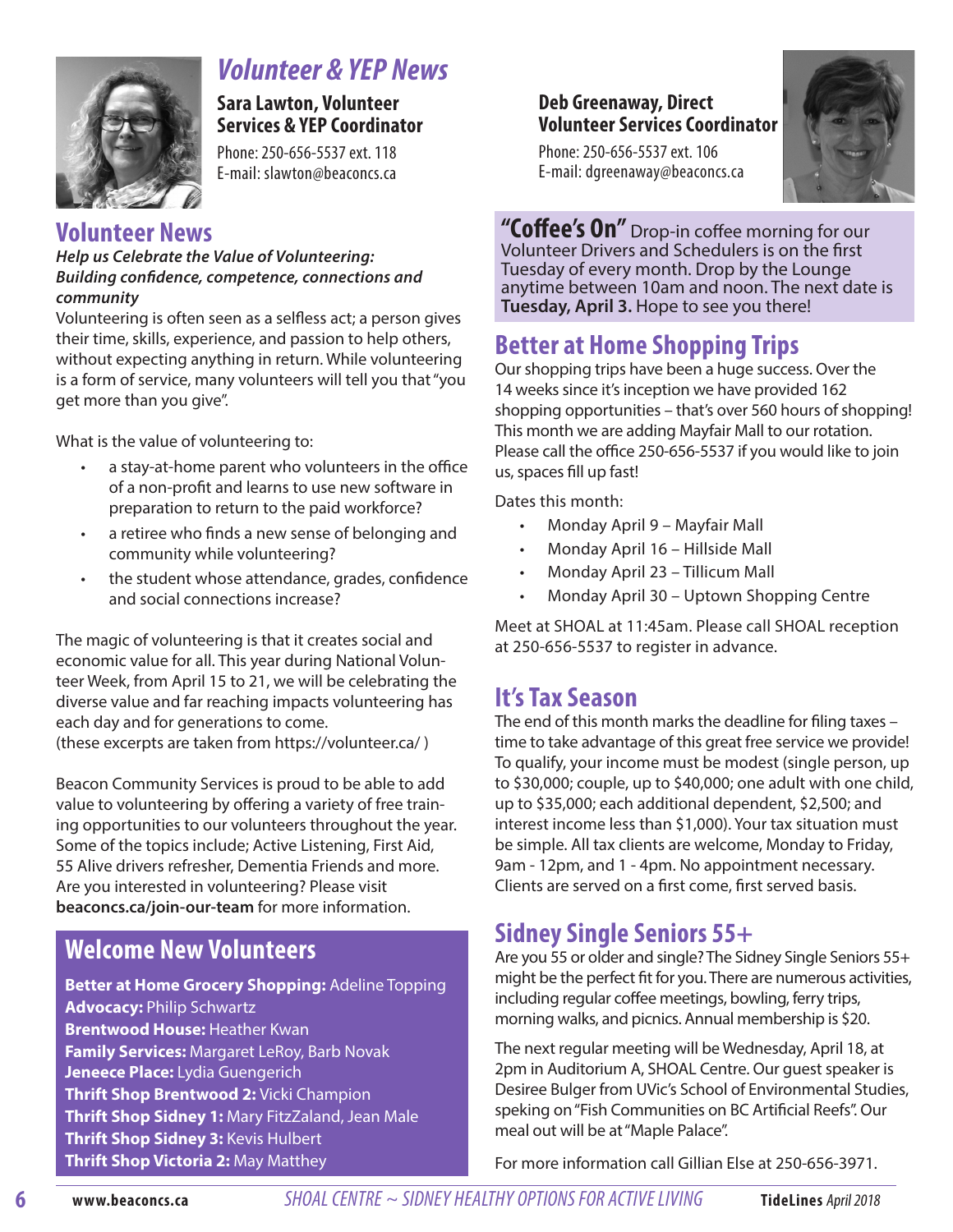# **Spotlight On:**

### *Volunteer Medical Drive Program*

Did you know that the drivers from our Medical Volunteer Drive Program drove over 3,700 drives logging over 160,000kms in 2017? Beacon Community Services has offered a Volunteer Medical Drive Program to residents of the Saanich Peninsula and the Southern Gulf Islands for over 30 years.

This program is a large part of our Volunteer Services program at SHOAL Centre. Our Drive Desk volunteers schedule drivers to pick up clients at their homes, drive them to their appointments anywhere in Victoria and then bring them safely back home when their appointment is over.

We currently have a dedicated team of over 80 volunteer drivers and 15 schedulers; it is with many hearts and hands that we keep this popular and much-needed program running. But the need is great and growing – and we need even more volunteers to help us deliver this invaluable service to so many who are in need of assistance. Some of our volunteers enjoy their role so much they do double duty – they come in for a weekly scheduler shift, or fill in on a casual basis, and they drive clients as well!

Being a volunteer driver is a great way to give back to the community. Got some free time? You're able to choose the drives you take. It doesn't matter what day or time – you can choose to drive when it best fits your schedule, and is a win-win for both you and the person you're helping out. You'll meet new and interesting people, make unsuspected friendships and help people improve their lives in such a meaningful way.

We're so very grateful to the men and women that volunteer their time for the Drive Program. You help so many by reaching out and touching the lives of the people in our community that depend on this service. Many thanks to each and every one of you!



#### *Interested in becoming a Volunteer Driver?*

Access to health care is a team effort. Support the "age in place" initiative by driving seniors to medical appointments. Meet your neighbours and get to know your community, while fostering independence and improving quality of life. Trips are tailored to your schedule and mileage is reimbursed.

For more information about the program call us at 250-656-5537 to book an appointment with our Volunteer Services Coordinator, Sara Lawton.

**7**